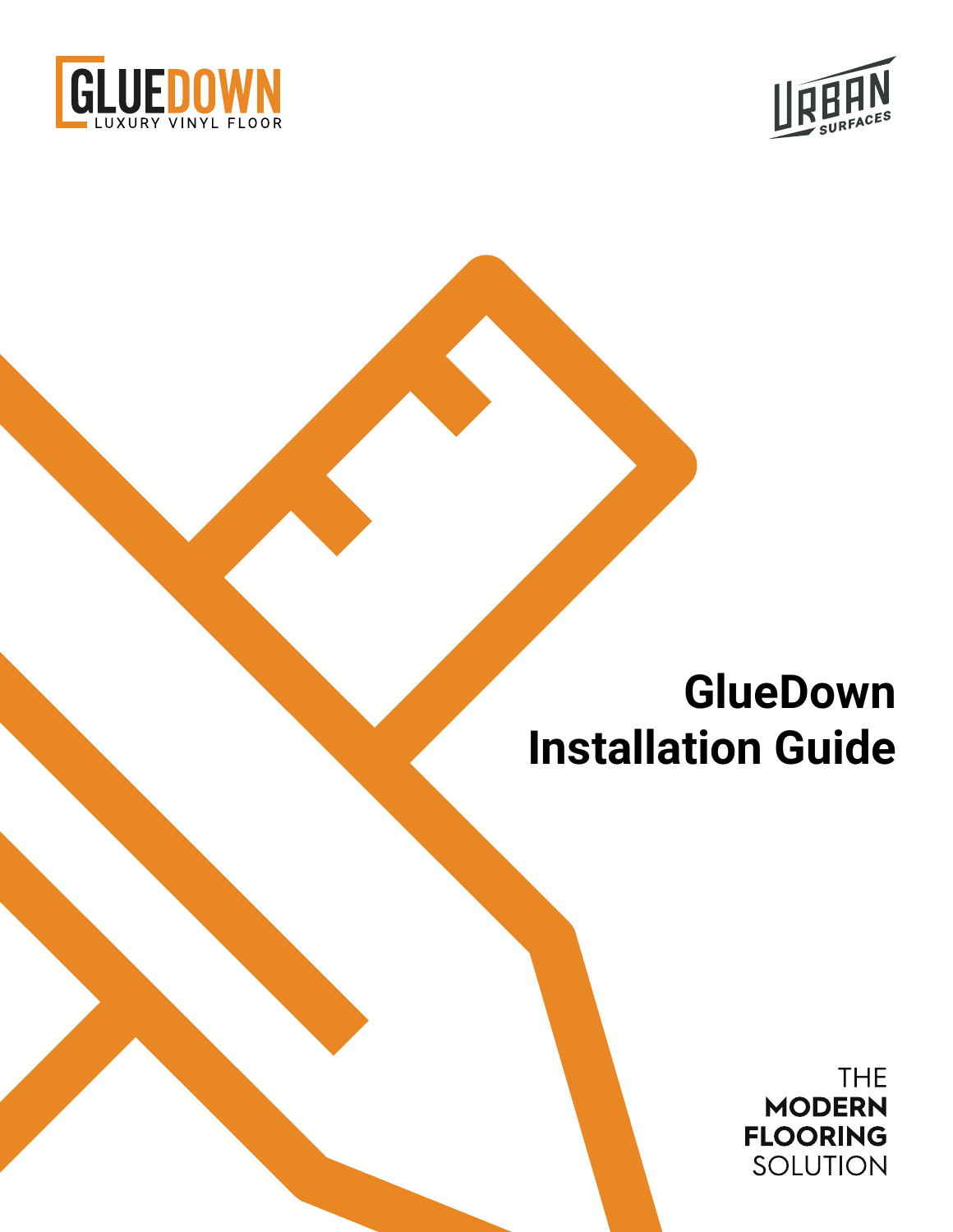

SUBFLOOR REQUIREMENTS

RADIANT HEATING SYSTEM

RESILIENT FLOOR COVERING

TILE

OLD ADHESIVE RESIDUAL

UNDERLAYMENTS

ADHESIVE & PRIMER

INSTALLATION OF FLOOR COVERING

ACCLIMATION

PREP

INSTALL

CUTTING

**TOILETS** 

INSTALLING ON STAIRS

FLOOR CARE

## **PRE-INSTALLATION**

Following the instructions in this guide are required to ensure your floor is attractive, long-lasting and covered by the manufacturer's warranty. These instructions apply to residential, light-commercial/multi-family, and commercial flooring installations. GlueDown floors are intended for interior use only and are suitable for above grade, on grade, and below-grade applications. Permanent cabinets, vanities, islands and similar items should be installed prior to installing glue down flooring. It is recommended to leave a 1/8" inch gap around the perimeter. GlueDown flooring can be installed under vanities with legs.

**DO NOT** install in areas that are prone to flooding, or areas that are not climatecontrolled.

# **PROTECT**

Protect your floor from exposure to direct sunlight via the use of window treatments or UV-tinting on windows. Discoloration to flooring may occur due to UV fading resulting from direct sunlight exposure. UV/radiant heating from direct sunlight can also cause the temperature of the flooring to rise well above the ambient room temperature leading to damage. Adhesive products for flooring may vary in temperature range requirements and may not match the same specifications of the flooring. Always follow the guidelines for all products used.

#### **COVERAGE ALLOWANCES**

Order 5-10% more flooring than square footage needed to account for cuttings and waste. Failing to purchase enough materials for the job, or not keeping materials for repairs, may result in different dye lots on a future order or products being discontinued. Dye lots (batch numbers) are not recommended to be mixed.

# **PRODUCT INSPECTION**

Check to ensure your flooring is in its original packaging and free from any visible damage or defects. Inspect all material for correct color, design, batch number, size and quantity to finish the job.

# **NOTE:**

• Some patterns are intended to have high shade variation. Single sample chips may be part of a set from a variegated pattern. It is the responsibility of the dealer and buyer to seek out pattern info prior to purchasing/installing. • Avoid installing material from different batches across large areas.



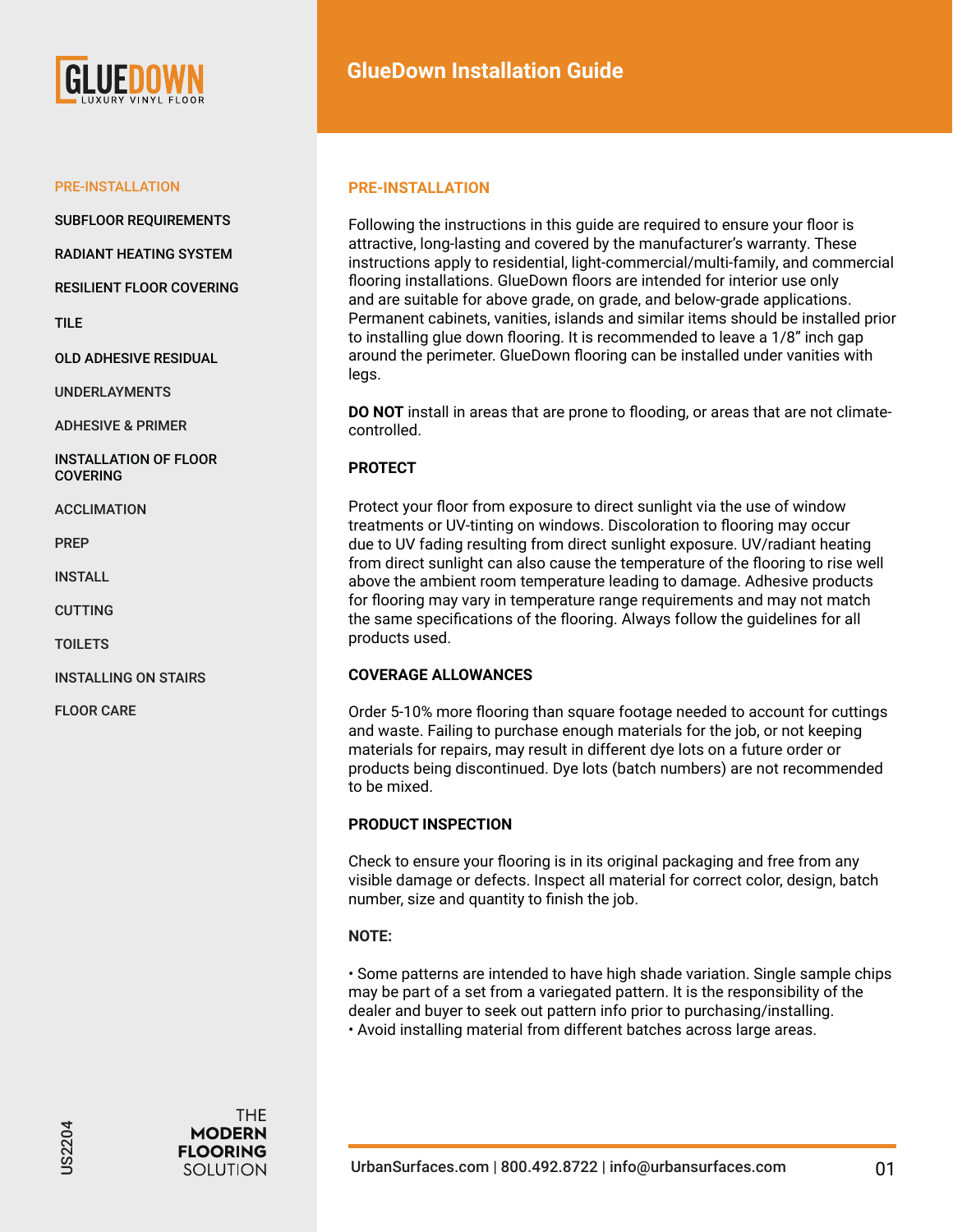

SUBFLOOR REQUIREMENTS

RADIANT HEATING SYSTEM

RESILIENT FLOOR COVERING

TILE

OLD ADHESIVE RESIDUAL

UNDERLAYMENTS

ADHESIVE & PRIMER

INSTALLATION OF FLOOR **COVERING** 

ACCLIMATION

PREP

INSTALL

CUTTING

**TOILETS** 

INSTALLING ON STAIRS

FLOOR CARE

# **GlueDown Installation Guide**

## **SUBFLOOR REQUIREMENTS**

**1.** The subfloor must be level.

**2.** Subfloors must be structurally sound without deflection.

**3.** Must be clean: no construction debris, dust, soil, mud or any other objects on or adhering to the floor; if necessary, scrape and sweep away before the installation; no protrusions of nails, debris, or metals should remain. **4.** Even though GlueDown Floor Coverings are waterproof, checking moisture levels is required to protect both the subfloor and surrounding structure, prevent pH damage, damage from hydrostatic pressure, and situations in which mold or mildew could grow. GlueDown Floor Coverings will not act as a waterproofing barrier for the subfloor or any surrounding structure and should not be used to seal an existing floor from moisture.

**4.1.** Moisture requirements vary from one subfloor material to another. The subfloor must be free from moisture-related conditions that can damage the installed flooring. All subfloors must fall within the parameters of ASTM F710.

**4.2.** Moisture Testing (RH): Test all subfloors for moisture content and document the results. Visual checks are not reliable. The Relative Humidity should not exceed 85% RH.

**4.3.** pH Testing: The subfloor should have a pH level between 5.0 and 9.0. Readings below 5.0 and above 9.0 can affect resilient flooring and adhesives negatively.

**4.4.** In the absence of such testing, a suitable moisture vapor barrier must be in place before installing GlueDown Floor Coverings. (Such as a compatible roll-on moisture vapor barrier rated for 100% RH).

# **CRAWL SPACES**

Concrete slab or ground must be dry. Ensure that crawl spaces have open vents year-round to ensure proper air circulation and prevent moisture build-up. Crawl space clearance between the earth and underside of joists should be no less than 18" (45.7cm) and the perimeter vent area should be equal to 1.5% of the total square footage of the crawl space or as mandated by code. Crawl spaces should be insulated and have a vapor barrier covering exposed earth.

# **SUBSTRATES**

It is possible to install glue down flooring over many existing floor coverings. Any subfloor or underlayment must be installed in accordance with the manufacturer's instructions. All substrates (including existing flooring) to receive vinyl flooring shall be free of: residual adhesive (including cutback adhesive), adhesive removers, alkaline salts, excessive carbonation/laitance, mold, mildew, dust, wax, oil, grease, solvent, paint, or curing, sealing, hardening/ parting compounds, or any other foreign materials. It is the responsibility of the contractor/installer to determine the suitability of the substrate for receiving vinyl flooring.

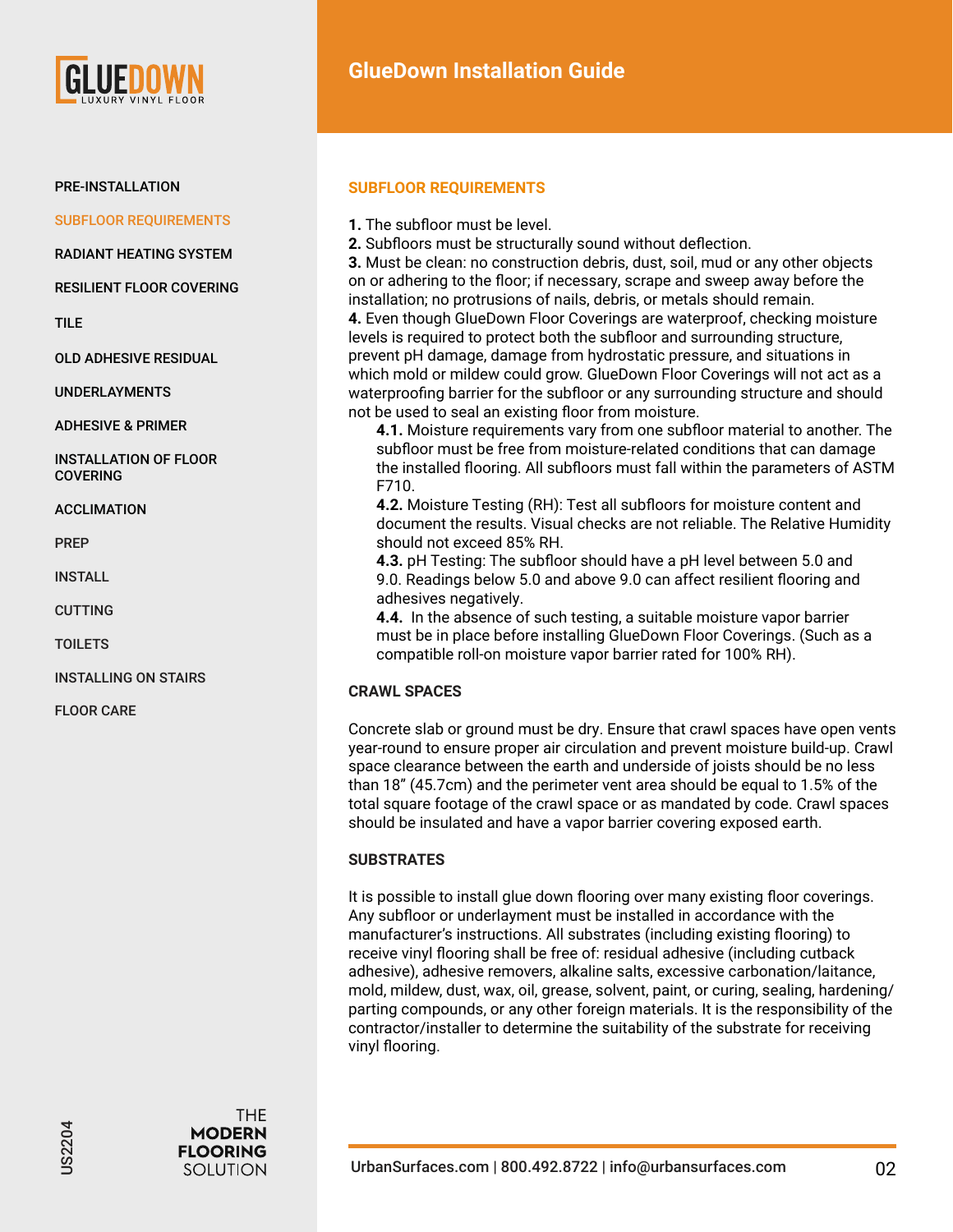

SUBFLOOR REQUIREMENTS

RADIANT HEATING SYSTEM

RESILIENT FLOOR COVERING

TILE

OLD ADHESIVE RESIDUAL

UNDERLAYMENTS

ADHESIVE & PRIMER

INSTALLATION OF FLOOR **COVERING** 

ACCLIMATION

PREP

INSTALL

CUTTING

**TOILETS** 

INSTALLING ON STAIRS

FLOOR CARE

## **WOOD SUBSTRATES**

**Wood subfloors must be structurally sound and in compliance with local building codes.**

**1.** Double-layered APA rated plywood subfloors should be a minimum 1" total thickness, with at least 18" of well ventilated air space beneath (see crawl space requirements).

**2.** Add a layer of APA underlayment grade plywood that is dimensionally stable, non-staining, with a smooth sanded face. Recommended: Birch

**2.1.** There are numerous plywoods out on the market that will impact the adhesive bond. Plywoods that are treated chemically to prevent fire or water can act as a bond inhibitor and must be treated with a primer. Contact Urban Surfaces to insure the plywood used is acceptable for installation.

**2.2.** Chipboard, OSB, Particleboard should be primed to prevent adhesive absorption.

**3. DO NOT** install over sleeper construction subfloors or wood subfloors applied directly over concrete. Sleeper floors and other wood structures on top of concrete that do not meet the crawl space requirements can create moisture issues beneath the subfloor. This can lead to mold, mildew, or even wood rot of the subfloor construction.

**4. DO NOT** apply moisture barriers over wood subfloors.

**5.** Urban Surfaces resilient flooring is not recommended directly over fireretardant treated plywood, presvervative treated plywood or Lauan. The materials used to treat these plywoods and inherent nature of the materials may cause problems with adhesive bonding.

**5.1.** An additional layer of APA rated 1⁄4" thick underlayment should be installed.

**6.** All subfloors must be properly supported and anchored.

#### **STRIP-PLANK WOOD FLOORING:**

Due to expansion/contraction of individual boards during seasonal changes, Urban Surfaces recommends 1⁄4" or thicker APA-rated underlayment panels be installed over these types of subfloors.

#### **MOISTURE IN A WOOD SUBSTRATE:**

Perform moisture tests using a reliable calibrated pin type moisture meter in multiple locations with a calibration setting specified for that subfloor material type. Take a minimum of 20 spread out readings per 1000 sq.ft. Moisture readings should never exceed 14% for wood subfloors. If moisture readings exceed 14%, it should be corrected at the job site before installing Urban Surfaces floors.

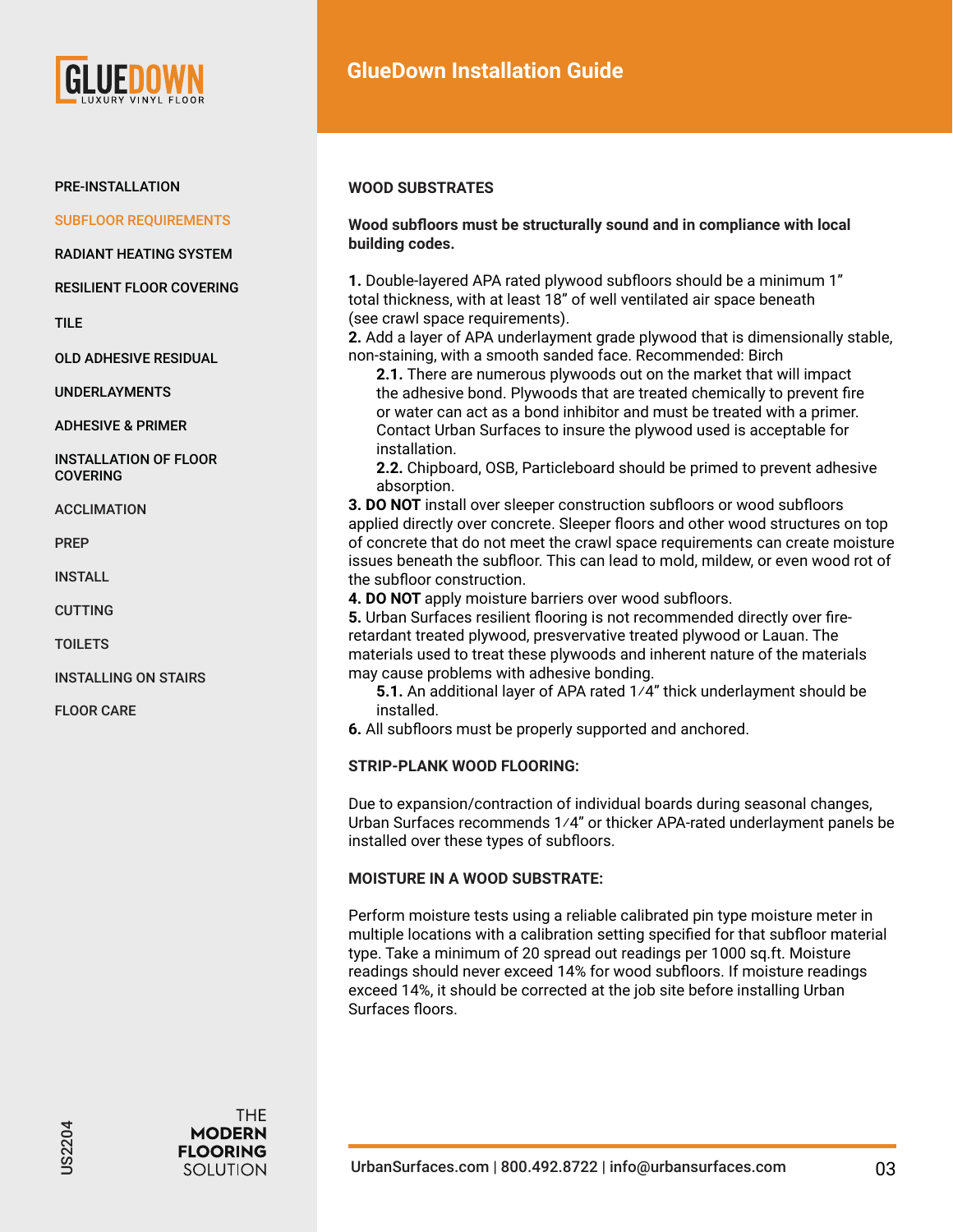

SUBFLOOR REQUIREMENTS

RADIANT HEATING SYSTEM

RESILIENT FLOOR COVERING

TILE

OLD ADHESIVE RESIDUAL

UNDERLAYMENTS

ADHESIVE & PRIMER

INSTALLATION OF FLOOR **COVERING** 

ACCLIMATION

PREP

INSTALL

CUTTING

**TOILETS** 

INSTALLING ON STAIRS

FLOOR CARE

## **CONCRETE SUBSTRATES:**

New or existing concrete subfloors must meet be tested and in accordance with the requirements of the latest edition of ACI 302 and ASTM F710, "Standard Practice for Preparing Concrete Floors to Receive Resilient Flooring."

**1.** Concrete must be dry and fully cured.

**2.** Slabs on or below grade must be free of hydrostatic pressure and have an effective vapor barrier directly beneath the slab.

**3. DO NOT** use curing compounds. If present they can interfere with the bond of the adhesive to the concrete. Contact the substrate manufacturer for assistance if curing agents are present.

**4.** Concrete floors shall be flat, smooth and level to within the floor flatness requirements.

**4.1.** Number System: Overall values of FF 36/ FL 20 may be appropriate for resilient floor coverings.

**4.2.** High spots can be removed by grinding; depressions can be filled with patching compound formulated for use in floor installation. Ensure to use cementitious floor patching compounds that are compatible with the substrate

**4.3.** Patching or underlayment compounds shall be moisture, mildew, and alkali-resistant and must provide a minimum of 3000 psi compressive strength.

**5.** pH must be between 5.0 and 9.0 pH when performing pH testing. **5.1.** pH readings below 5.0 and in excess of 9.0 can have negative effects on resilient flooring and adhesives.

**6.** All slabs to receive resilient flooring must meet local building code requirements including for compressive strength and density.

- **6.1.** It is not advised to install a glue down floor over slabs with less than 2500 psi compressive strength.
- **7.** Must be hard, dense, and free from powder or flaking.

**8.** All concrete substrates must meet the adhesive requirements including any priming.

# **MOISTURE IN CONCRETE SUBSTRATES:**

Maximum moisture levels should be determined by the allowable tolerances stated in ASTM F710, ASTM F2170, ASTM F1869 as well as the adhesive and primer manufacturer's instructions. The lowest allowable tolerance must be used when installing resilient flooring.

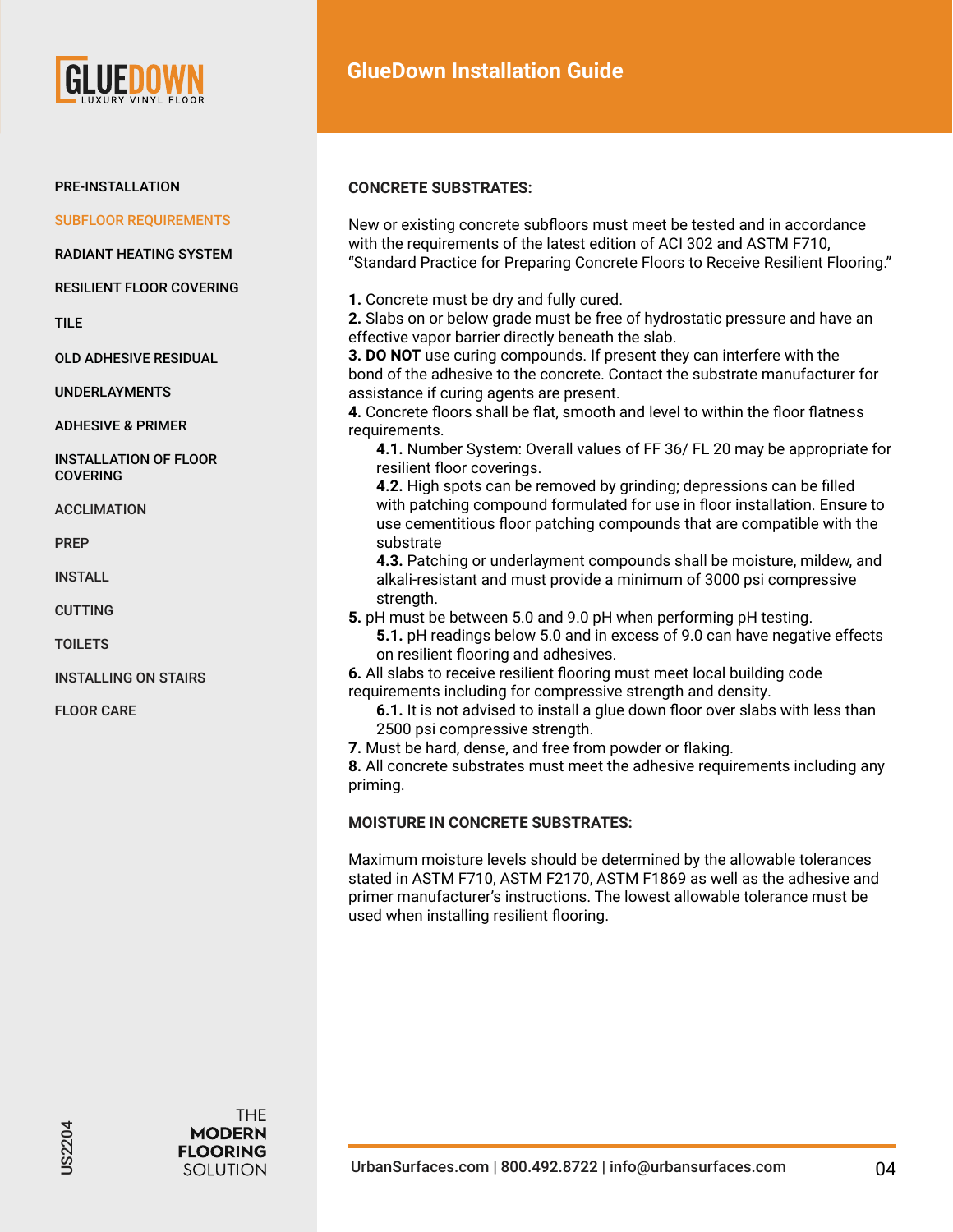

SUBFLOOR REQUIREMENTS

RADIANT HEATING SYSTEM

RESILIENT FLOOR COVERING

TILE

OLD ADHESIVE RESIDUAL

UNDERLAYMENTS

ADHESIVE & PRIMER

INSTALLATION OF FLOOR **COVERING** 

ACCLIMATION

PREP

INSTALL

CUTTING

**TOILETS** 

INSTALLING ON STAIRS

FLOOR CARE

# **GlueDown Installation Guide**

## **LIGHTWEIGHT CONCRETE & GYPSUM CONCRETE SUBFLOORS**

Lightweight concrete and gypsum concrete subfloors must meet all of the specifications listed under 'Concrete Substrates.' These substrates must also meet these additional requirements:

**1.** Lightweight concrete and gypsum-based underlayment

**1.1.** Slabs with exposure to heavy static and/or dynamic loads should be designed with higher strengths and densities adequate to support such loads.

**2.** Surface must be permanently dry, clean, and smooth, free of all dust, and structurally sound.

## **RADIANT HEATING SYSTEM: HYDRONIC ONLY**

**1.** Ensuring stable job site conditions, subfloor suitability and proper acclimation are especially important when installing over a radiant heat system.

**2.** Refer to your radiant heat system manufacturer to determine its compatibility with vinyl flooring, and to learn the specific requirements for installation. It is recommended that the user consults with the radiant heating provider for best practices, installation methods, and proper subfloors.

**3.** In-floor radiant components must be a minimum of 1⁄2" (13mm) below flooring within the substrate.

**4.** The surface temperature of the slab should never exceed 85°F (29°C). The heating system should be operational for at least two weeks prior to installation to calibrate temperature settings.

**5.** Flooring cannot be laid directly over radiant heating mats.

**6.** 3-days prior to installation lower the temperature to 65°F (18°C).

**7.** After installation, gradually adjust the temperature in increments of 5°F per day to avoid rapidly heating and cooling the flooring which could lead to damage. The use of an in-floor temperature sensor is recommended to avoid overheating.

#### **RESILIENT FLOOR COVERING**

**1.** Must be single-layered, non-cushion backed, full adhered, and smooth.

- **2.** Show no signs of moisture or alkalinity.
- **3.** Waxes, polishes, grease, grime, oil or other contaminants must be removed.
- **4.** Cuts, cracks, gouges, dents and other damage and/or irregularities in
- the existing flooring must be appropriately repaired or replaced.

**5.** An embossing leveler is recommended to aid in proper bonding and to prevent telegraphing.

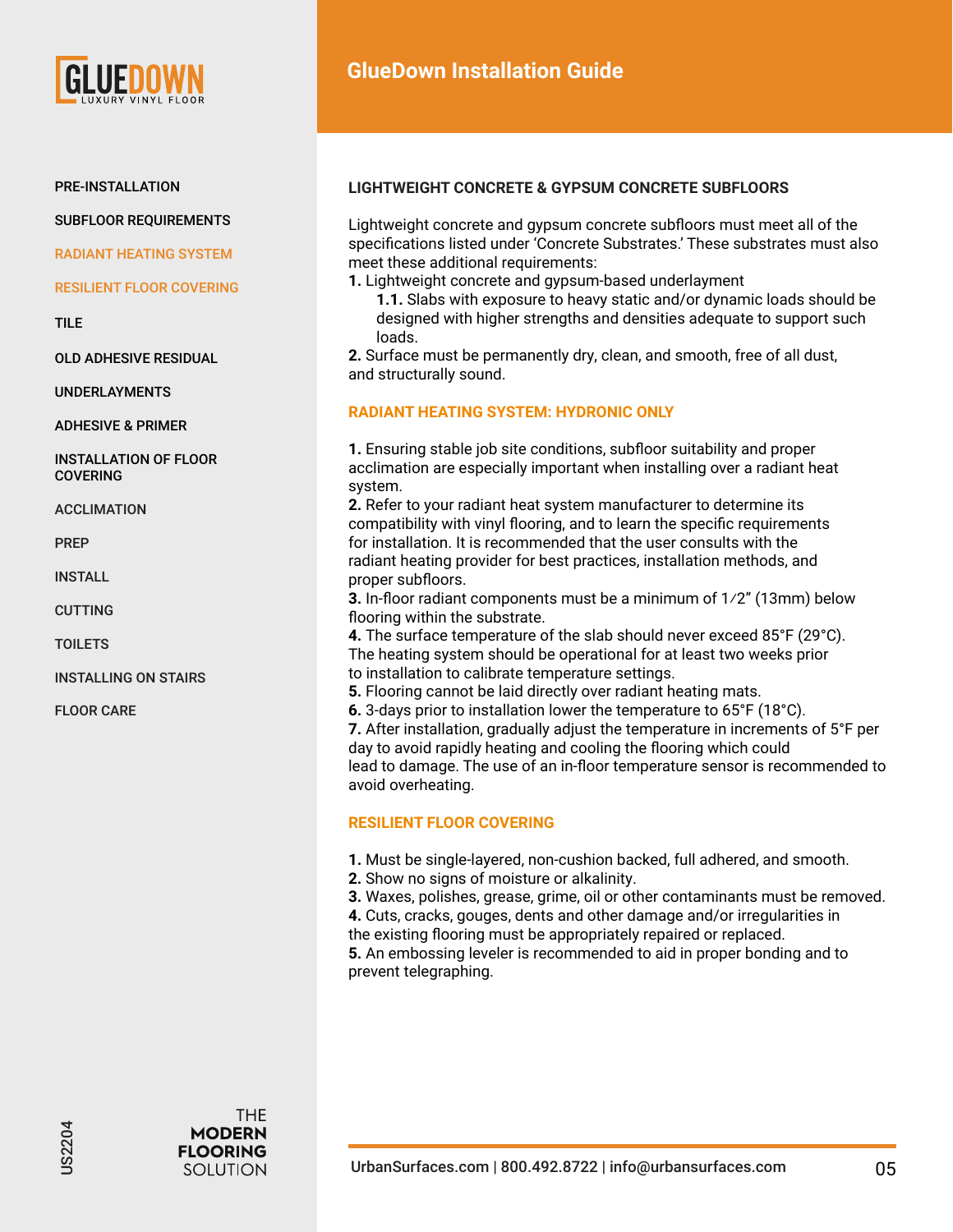

SUBFLOOR REQUIREMENTS

RADIANT HEATING SYSTEM

RESILIENT FLOOR COVERING

#### TILE

OLD ADHESIVE RESIDUAL

UNDERLAYMENTS

ADHESIVE & PRIMER

INSTALLATION OF FLOOR **COVERING** 

ACCLIMATION

PREP

INSTALL

CUTTING

**TOILETS** 

INSTALLING ON STAIRS

FLOOR CARE

# **QUARRY TILE, TERRAZZO, CERAMIC TILE, POURED FLOORS (EPOXY, POLYMERIC, SEAMLESS)**

- **1.** Must be totally cured and well bonded to the concrete.
- **2.** Must be free of any residual solvents and petroleum derivatives.
- **3.** Waxes, polishes, grease, grime, and oil must be removed.
- **4.** Show no signs of moisture or alkalinity.

**5.** Cuts, cracks, gouges, dents, and other irregularities in the existing floor covering must be repaired or replaced.

**6.** Fill any low spots, holes, chips and seams that may telegraph through the new flooring. Substrate must also meet the floor flatness requirements. **7.** Grind any highly polished or irregular/ smooth surfaces. Quarry tile or ceramic tile grout joints and textured surfaces must be filled with an embossing leveler or substrate manufacturer approved material.

# **OLD ADHESIVE RESIDUAL**

**1.** If any type of adhesive is present, it must be dealt with in one of two ways:

- **1.1.** It may be mechanically removed with a method such as bead blasting or scarifying if it is safe to do so.
- **1.2.** A self-leveling Portland based underlayment may be applied over it.
	- **1.2.1.** Verify with the substrate manufacturer for application instructions, guidelines, suitability, and warranties.

**2.** Never use solvents or citrus adhesive removers to remove old adhesive residue. Solvents or other removers left in/on the subfloor may affect the new adhesive and floor covering.

**CAUTION** Skim coating over old adhesive is not advised. The adhesive may break down and could lead to a failure. The old adhesive may not allow the resilient flooring to retain its dimensional stability, possibly leading to unnecessary indentations.

# **NON-APPROVED SUBSTRATES**

- Carpeting/Carpet PAD Parquet
- 
- 
- Engineered Hardwood Sleeper Substrates
- Floating Floors Rubber
- Laminate
- 
- Cork Cushioned Vinyl Flooring
	-
	-

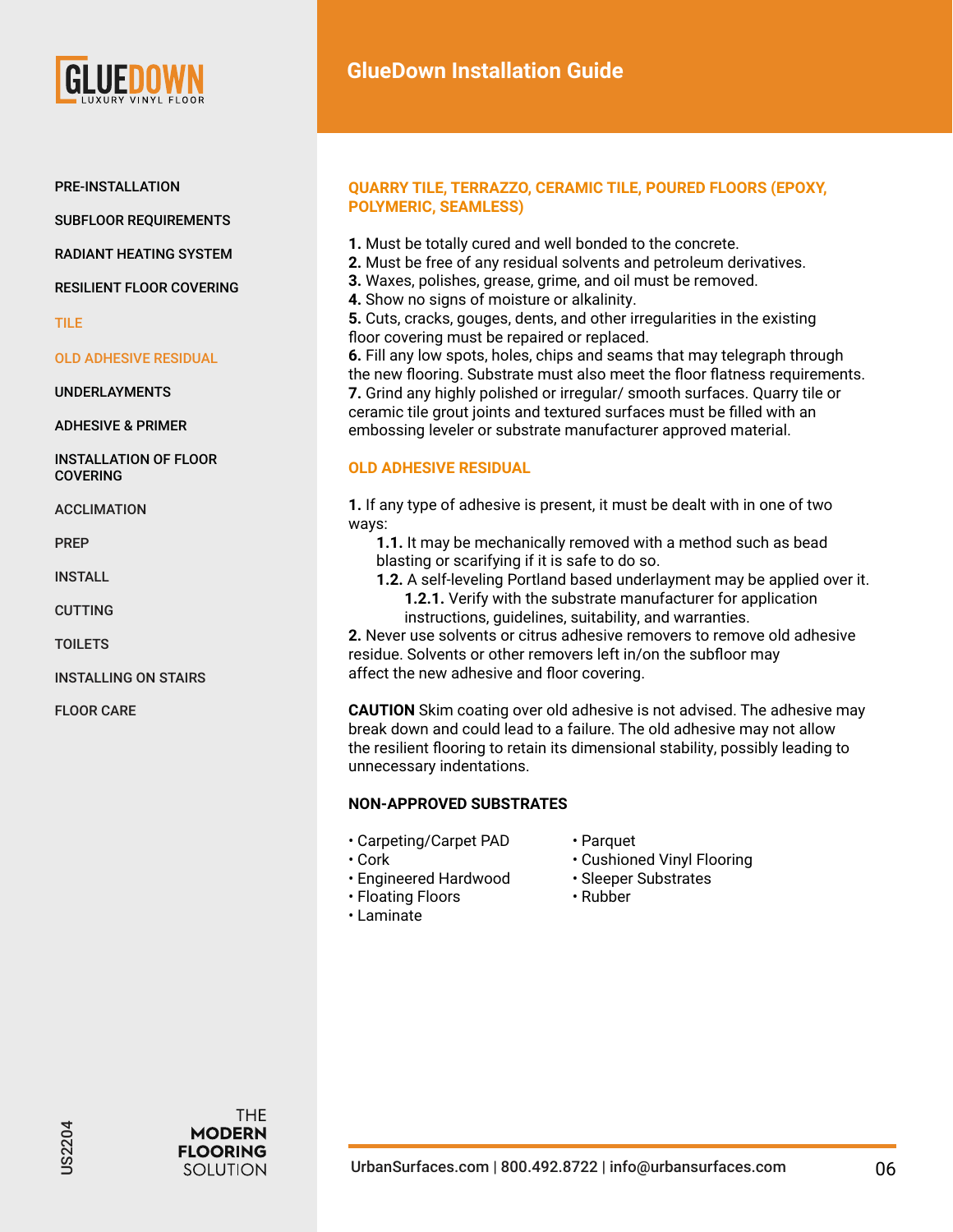

SUBFLOOR REQUIREMENTS

RADIANT HEATING SYSTEM

RESILIENT FLOOR COVERING

TILE

OLD ADHESIVE RESIDUAL

UNDERLAYMENTS

ADHESIVE & PRIMER

INSTALLATION OF FLOOR **COVERING** 

ACCLIMATION

PREP

INSTALL

CUTTING

**TOILETS** 

INSTALLING ON STAIRS

FLOOR CARE

# **GlueDown Installation Guide**

# **UNDERLAYMENTS**

Leggett & Platt's Whisper Step® or an underlayment meeting the same specifications of density, thickness and material type may be used with Urban Surfaces resilient products if desired. Please follow the manufacturer's specifications and directions for the installation of a vinyl glue down floor. The installer/owner is responsible for making sure the underlayment is suitable.

# **ADHESIVE & PRIMER**

Prior to application, determine if the substrate is porous or non-porous. Follow the instructions of the adhesive manufacturer for porous or non-porous substrates. Always ensure to roll and cross roll the flooring with a 75-100lb 3-section roller in accordance with the adhesive direction to ensure proper adhesive transfer and bond. Use a hand roller in areas that cannot be reached with a 75-100lb 3-section roller.

# **Recommended Adhesive:**

3010 for Residential Applications 3020 for Commercial Applications

# **INSTALLATION OF THE FLOOR COVERING**

Whether you're a pro or DIY homeowner, installing Urban Surfaces resilient flooring couldn't be easier. No power saws needed; resilient flooring scores and snaps with a simple utility knife.

# **ACCLIMATION**

• Stack boxes no more than 3 cartons (3ft.) high and space out the stacks. Keep away from direct sunlight. Flooring does not need to be taken out of the boxes, just opened at the ends.

• It is important that flooring products maintain a constant temperature between 65°F (18°C) and 85°F (29°C) for 48 hours prior to, during, and 72 hours after installation.

•Thereafter, maintain a room and floor temperature between 60°F (15.5°C) and 95°F (35°C). An HVAC system must be on and functional.

# **PREP**

- Prepare subfloor to be dry, smooth, level, clean and dust-free.
- See subfloor and substrate requirements prior to installation

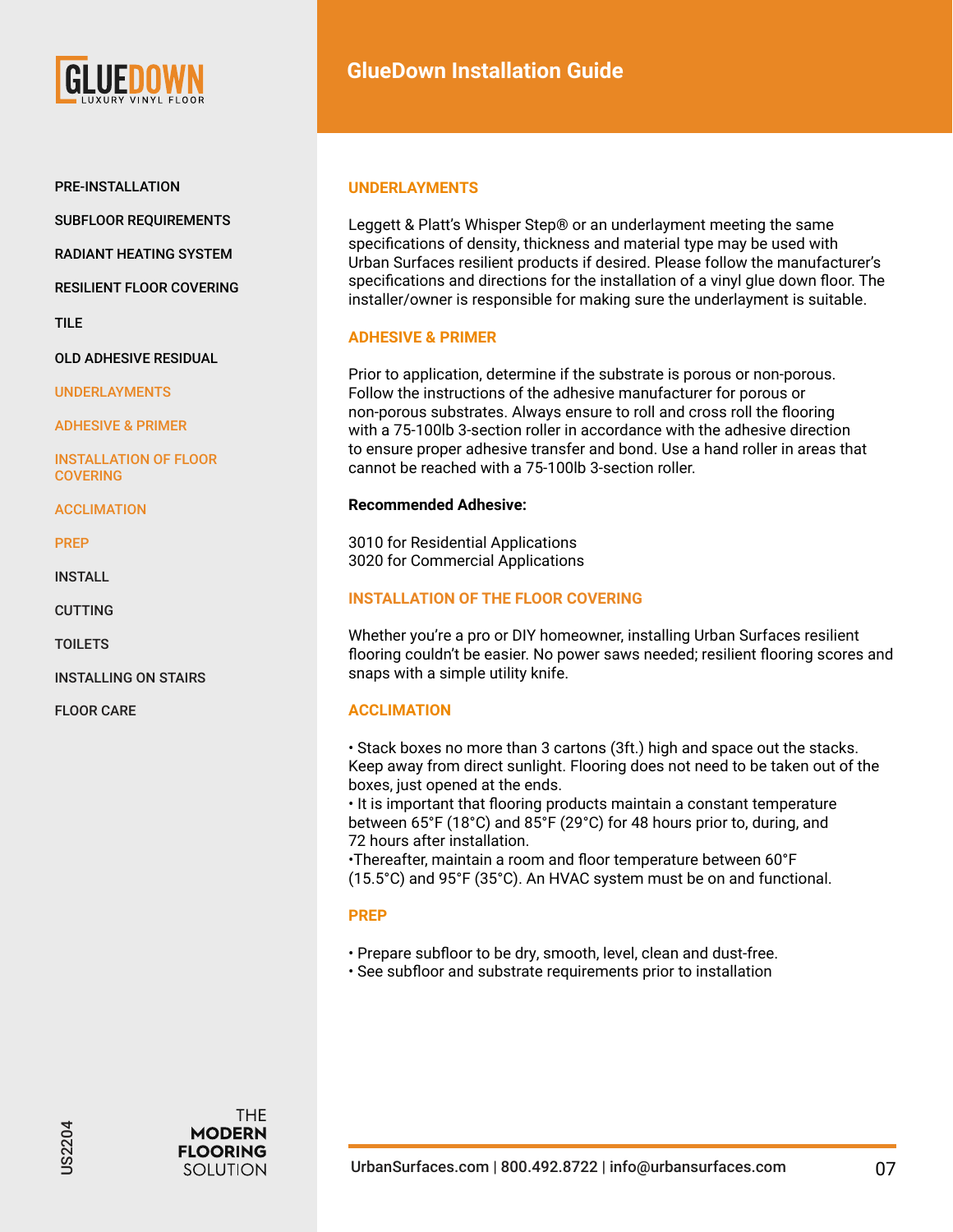

# **GlueDown Installation Guide**

#### PRE-INSTALLATION

SUBFLOOR REQUIREMENTS

RADIANT HEATING SYSTEM

RESILIENT FLOOR COVERING

TILE

OLD ADHESIVE RESIDUAL

UNDERLAYMENTS

ADHESIVE & PRIMER

INSTALLATION OF FLOOR **COVERING** 

ACCLIMATION

PREP

**INSTALL** 

CUTTING

**TOILETS** 

INSTALLING ON STAIRS

FLOOR CARE

# **INSTALL**

- **1. Choose starting wall**
- **2. Determine an installation pattern**



**DIAGONAL**







**HERRINGBONE**

#### **3. Draw a guide line**

For an even, consistent look the flooring should be installed square to the room. Creating a guideline will make sure your installation looks professionally finished and square.

**3.1.** Choose two locations towards the ends of the starting wall, this will allow you to draw an accurate guideline across the room. **3.2.** From both locations measure an equal distance from the starting wall out towards the room and mark with a pencil or permanent marker. **3.3.** Snap a chalk line between the two points connecting them. **3.4.** Draw over chalk with pencil or permanent marker so the guideline is visible through the adhesive once it is spread.

**4. Determine how many planks are needed length and width-wise from wall to wall.**

**4.1.** Measure your starting wall.

**4.2.** Divide the length of the wall by the length of the plank. This will determine how many planks will be needed for each row.

**4.3.** Cut the starting and ending plank so they are no shorter than 8".

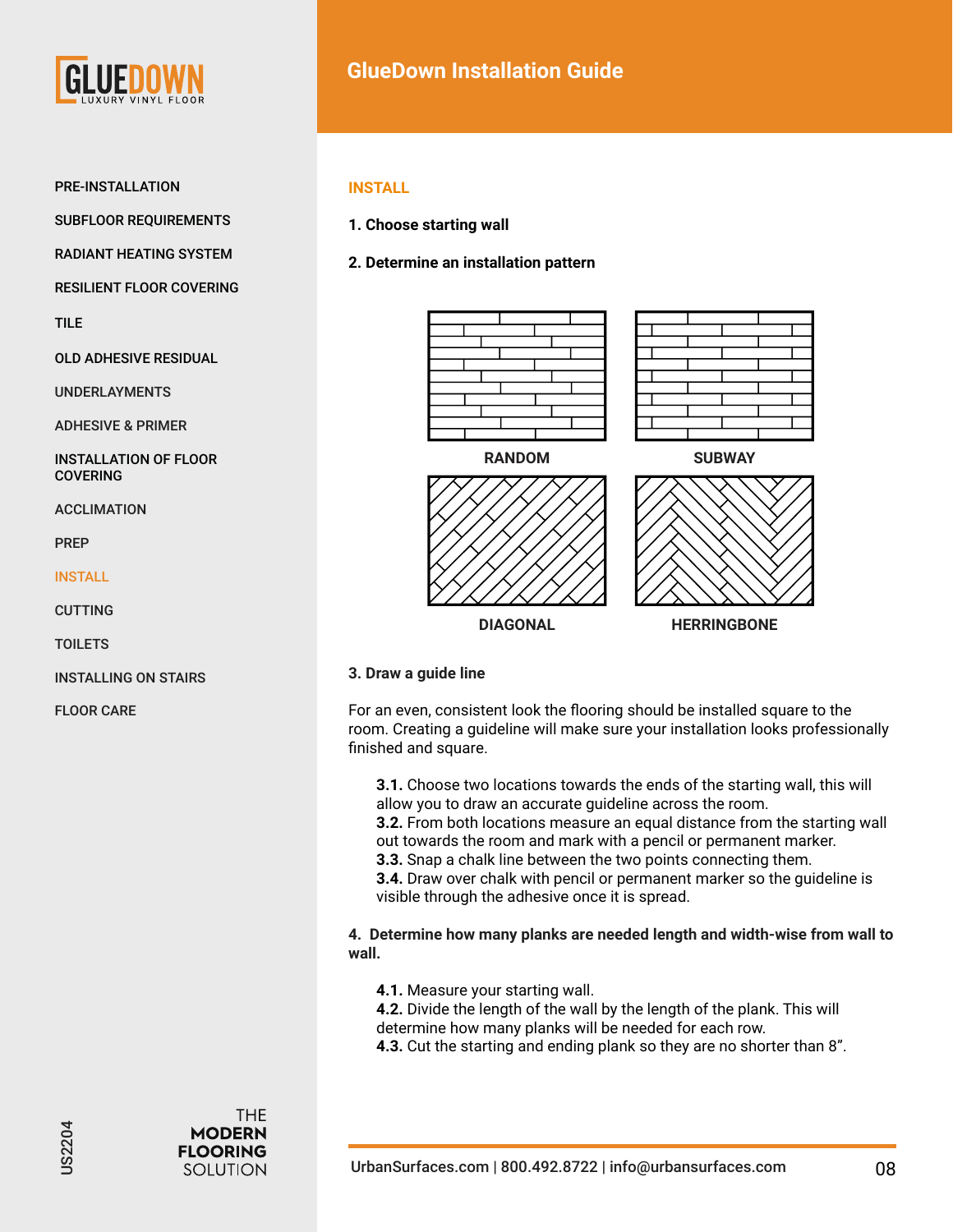

SUBFLOOR REQUIREMENTS

RADIANT HEATING SYSTEM

RESILIENT FLOOR COVERING

TILE

OLD ADHESIVE RESIDUAL

UNDERLAYMENTS

ADHESIVE & PRIMER

INSTALLATION OF FLOOR **COVERING** 

ACCLIMATION

PREP

#### INSTALL

CUTTING

**TOILETS** 

INSTALLING ON STAIRS

FLOOR CARE

# **GlueDown Installation Guide**

**4.3.1.** To cut a plank, simply measure and mark the plank with a pencil. Then, use a straight edge and utility knife to score and snap.

**4.4.** Do the same for the short side of the planks on the opposite walls Cut the starting and ending plank lengthwise (Ripping) so the width is not less than 3" (if possible)

**4.4.1.** To rip a plank, simply measure and mark the plank lengthwise with a pencil. Then, use a straight edge and utility knife to score and snap.

# **5. Spread adhesive**

**5.1.** Apply adhesive across the installation area in sections that are workable within the allowed open time per the adhesive manufacturer. **5.2.** Spread adhesive in such a way that you can reach the Guide Line to install the first row.

# **6. Install planks**

**6.1.** Install the first row along the Guide Line.

**6.2.** Fit planks tightly together avoiding gaps. Keep your work square. **6.3.** Lay subsequent rows into the adhesive. Maintain proper spacing (at least 8") when staggering end joints. It is recommended to leave a 1/8" inch gap around the perimeter.

**6.4.** To cut a plank, simply measure and mark the plank with a pencil. Then, use a straight edge and utility knife to score and snap.

**6.5.** Be mindful of pattern repeat and design.

**6.6.** Work from multiple boxes selecting different patterns creating a more random effect. If you install the same repeat together the finished floor will look artificial.

**TIP**: For cutting around irregular objects use the original packaging of the flooring box to cut out a rectangle equal to the size of the plank. Use the cardboard as a template to trace on and cut it to fit around pipes and other irregularities. Place the cardboard pattern on a plank, trace the outline and cut along the traced lines. Cutting the product into a fine point may lead to delamination which would not be considered a defect. Fuse the point utilizing an ethyl cyanoacrylate-based super glue. Be sure to clean all of the glue from the surface immediately.

# **7. Roll floor**

If using a pressure sensitive adhesive, roll the flooring with a 75-100lb 3-section hard surface floor roller to ensure proper adhesive transfer and bond. Use a hand roller in hard to reach areas.